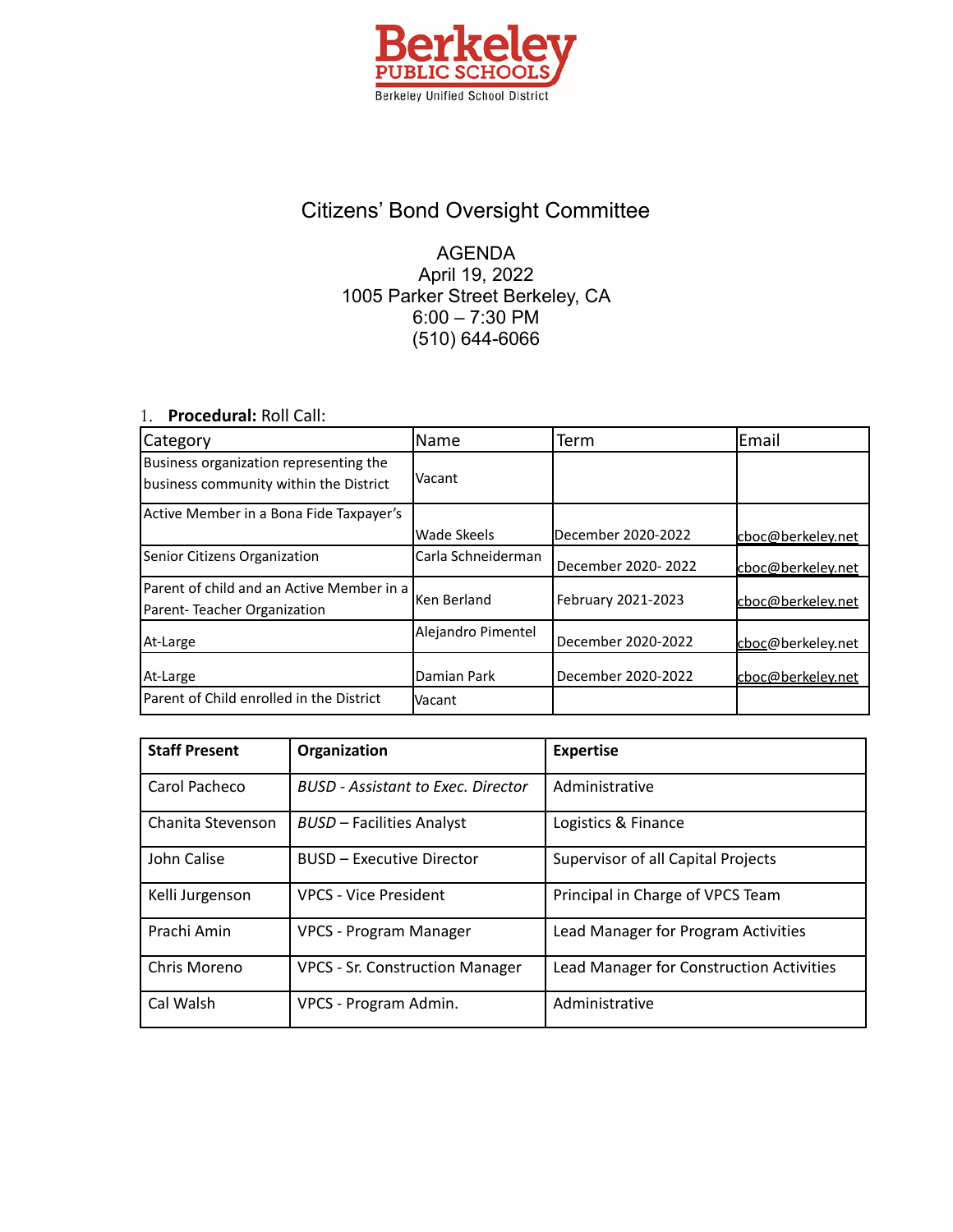

- 2. **Action:** Approval of Agenda
- 3. **Procedural:** Public Comments on Non-Agenda items
	- At this time, members of the public may address the Committee regarding a matter of public interest not appearing on the agenda. No action may be taken on comments of off-agenda items unless specifically authorized by law.
	- If the speaker wishes to address the committee on an item on the agenda, time will be provided before that item. Each speaker will be allowed up to a maximum of two minutes (or less at the discretion of the Chair).
- 4. **Action:** Approval of Meeting Minutes from: March 8, 2022
- 5. **Action:** Fill the vacant Chair position.
- 6. **Information/ Discussion:** Staff Report by Van Pelt Construction Services
	- a. Draft Annual Report
	- b. Financial Update: Measure G Projects in Planning and Current PCO Status
- 7. **Action:** Approve Updated By-Laws
	- a. By-Laws and suggested changes (Review section 18)
	- b. Suggested CBOC Guidelines
	- c. Review process leading up to this meeting and confirm the agenda process moving forward.
- 8. **Discussion:** Committee Comments
	- a. Tennis and Parking with Plant Ops Project presentation by Damian Park
	- b. Additional comments
- 9. **Discussion:** Next Meeting May 31, 2022
	- a. Is there anything the CBOC would like to discuss at future meetings?
		- CBOC Website Content
		- Audit Report
		- Policy regarding community inquiries
		- Community Request to Review IAQ (Indoor Air Quality) Project
		- Review allocation of funding to projects